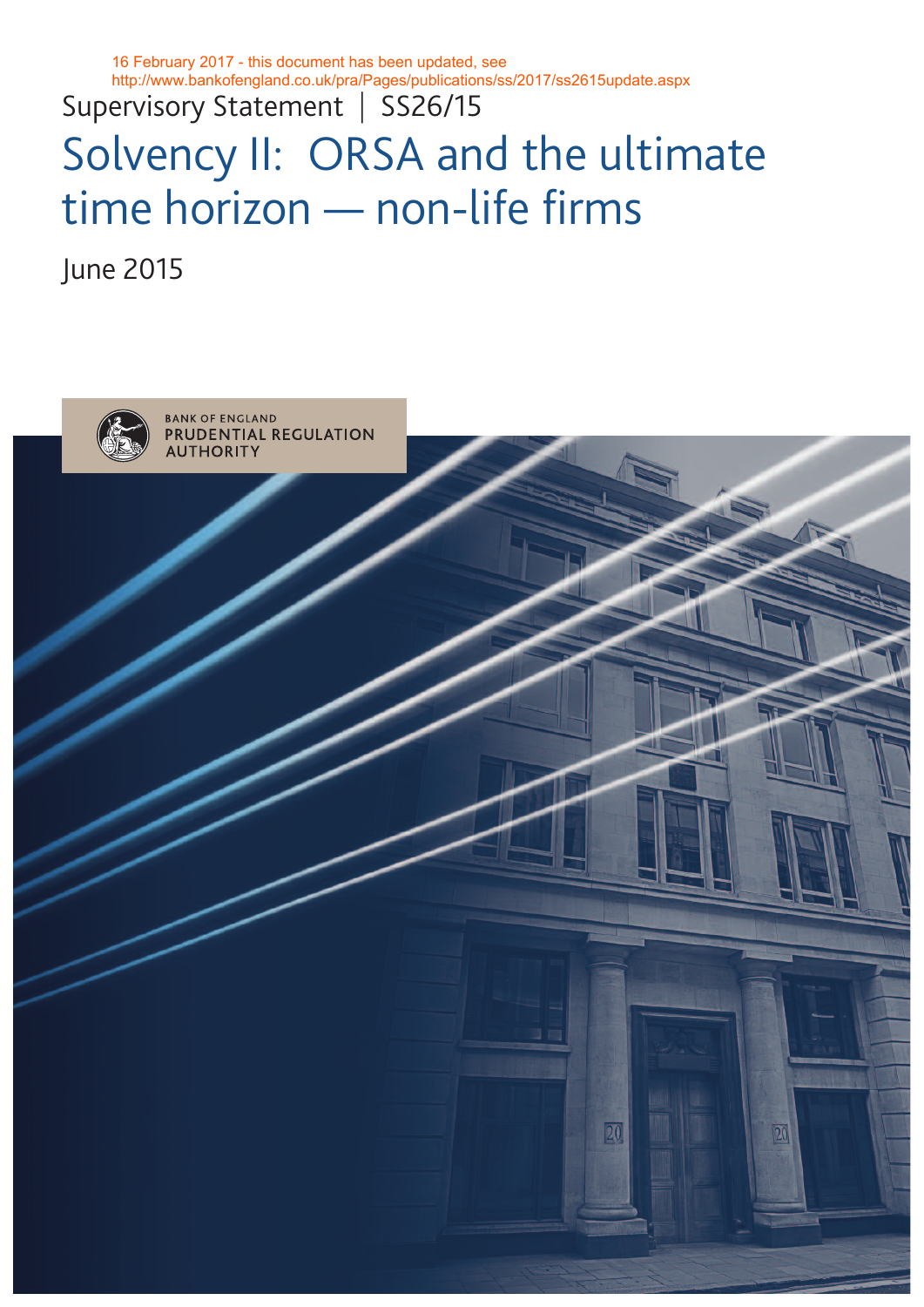Prudential Regulation Authority 20 Moorgate London EC2R 6DA

Prudential Regulation Authority, registered office: 8 Lothbury, London EC2R 7HH. Registered in England and Wales No: 07854923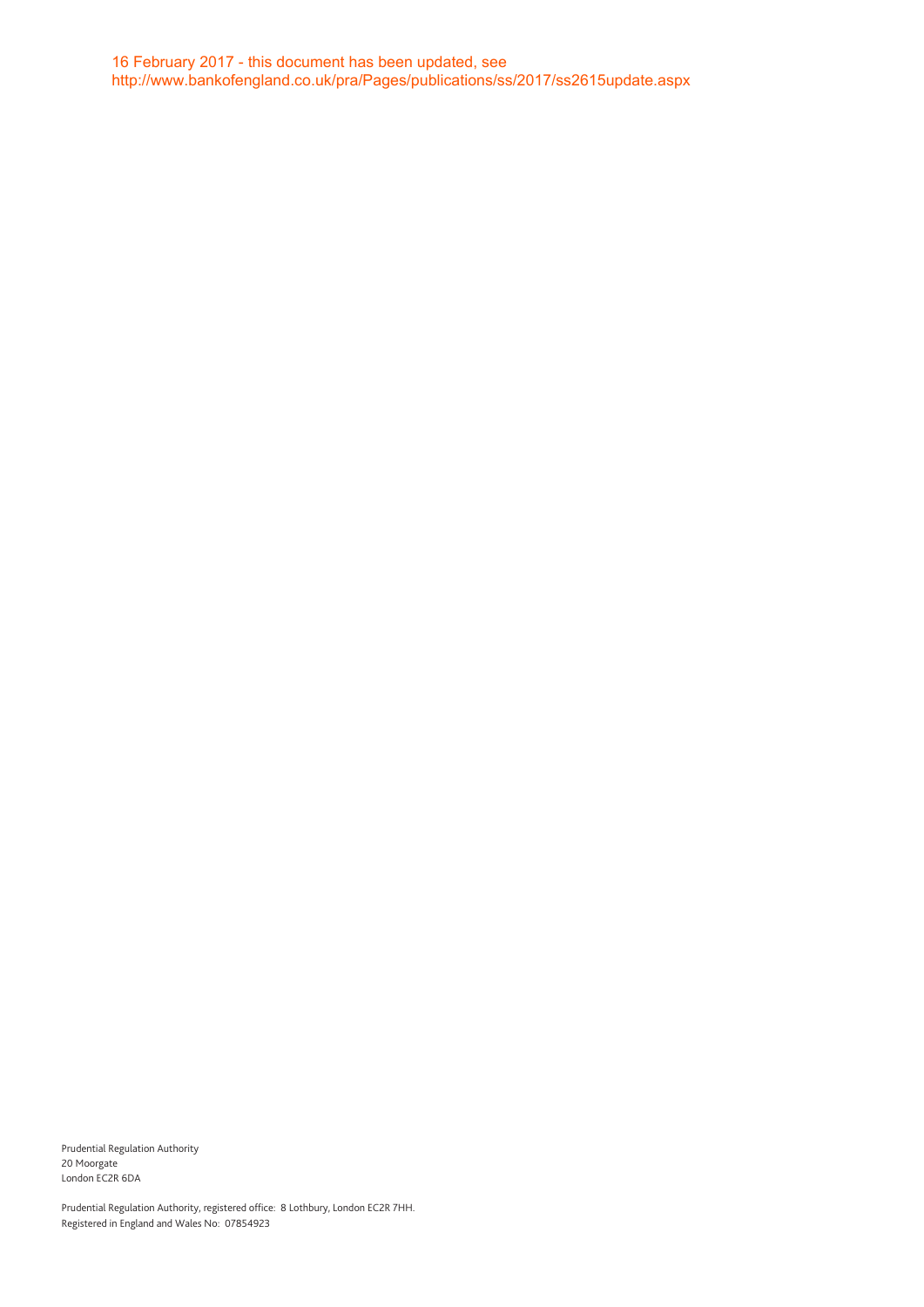

**BANK OF ENGLAND** PRUDENTIAL REGULATION **AUTHORITY** 

## Supervisory Statement | SS26/15 Solvency II: ORSA and the ultimate time horizon — non-life firms

June 2015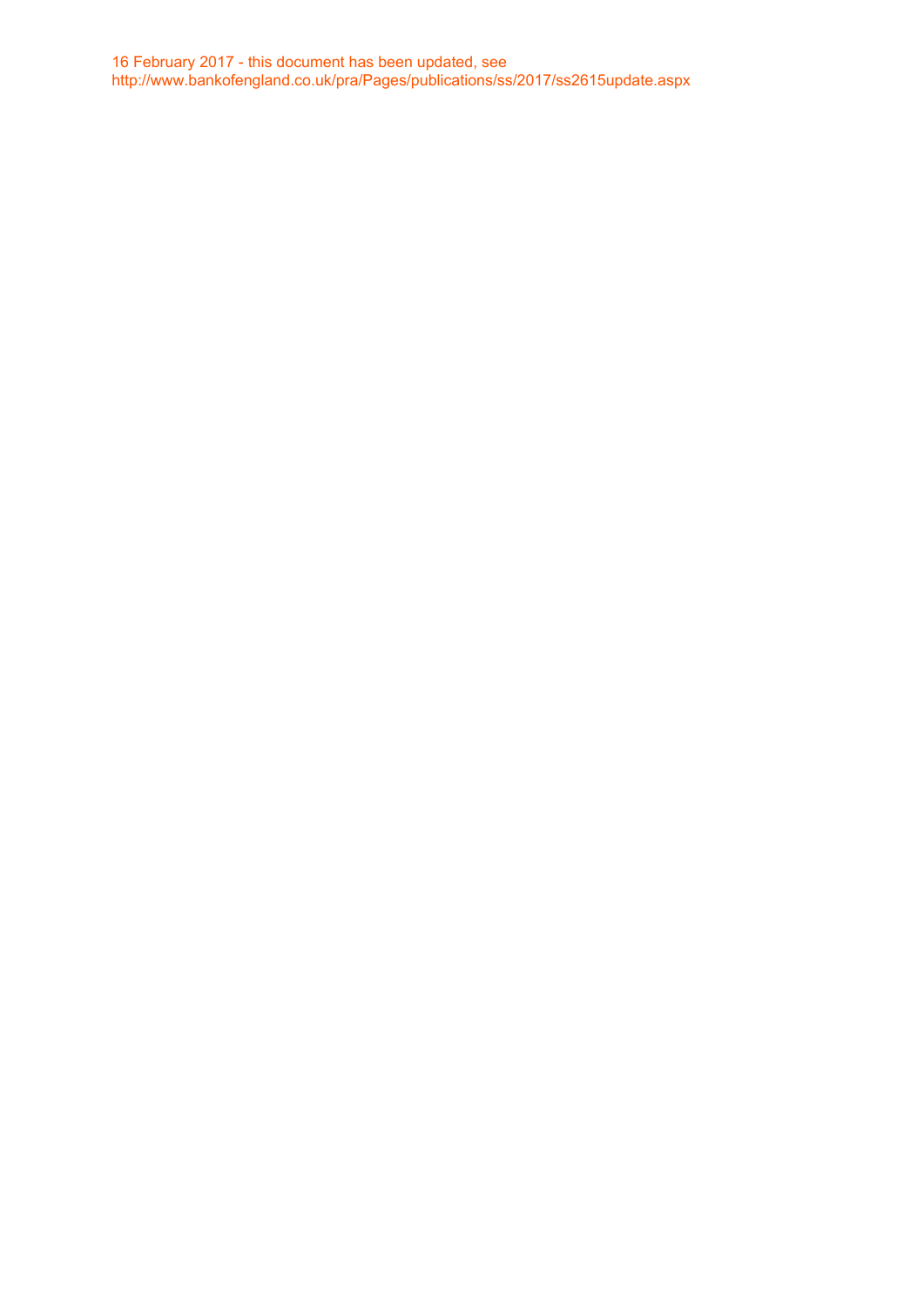### **1 Introduction**

1.1 This supervisory statement is of interest to UK solo insurance firms within the scope of Solvency II that carry out non-life business and the Society of Lloyd's, in respect of each of their Syndicates and in respect of outputs of the Lloyd's internal model.

1.2 This statement sets out the Prudential Regulation Authority's (PRA's) expectations of how firms should identify and manage all risks to which their business could be exposed over the long term, as well as the short term. This enables firms to assess their ability to meet obligations to its policyholders in the event that the firm decides to cease writing business beyond that which it plans to write over the next twelve months, and to meet those obligations in stressed conditions.

#### **Background**

1.3 In December 2013, the PRA issued SS4/13(1) which set out the PRA's approach to firms' development of their forward looking assessment of own risks, based on the Own Risk and Solvency Assessment (ORSA) principles. It states that firms are encouraged to work towards ensuring that their ORSAs adequately capture all known risks, and that the PRA expects firms' solvency assessments to consider risks not just on a one-year timeline but over the medium to long term to cover the normal business planning period. It also stated that the PRA would not prescribe the format or content of the forward-looking assessment, recognising that it needs to reflect the specific risk profile and governance mechanism of each firm and group.

1.4 This statement is consistent with SS4/13 on capturing all known risks in a firm's forward-looking assessment, or ORSA, and sets out an option that enables firms to demonstrate the consideration of the ultimate time horizon.

#### **PRA expectations regarding the ultimate time horizon**

1.5 The PRA expects firms to consider, and to be able to demonstrate to the PRA that they have considered:

- (a) the total uncertainty and risk over the time horizon of the run-off of a firm's obligations to its policyholders, including obligations relating to business planned to be written in the twelve months following the relevant reference date ('the ultimate time horizon'); and
- (b) risks over the ultimate time horizon in order to adequately capture all known risks as part of their ORSA

#### **Option to demonstrate consideration of the ultimate time horizon in ORSA**

1.6 The PRA sets out an option for firms to demonstrate that they have considered the ultimate time horizon in their ORSA supervisory report using the templates and instructions set out below. This recognises that this option will be an efficient way for a number of firms to meet the expectations set out above, particularly where firms generate ultimate time horizon model outputs at the same time as they are producing their internal model output reporting under regulatory supervisory statement SS25/15, 'Solvency II: regulatory reporting, internal model outputs'.

#### **Templates and instructions**

1.7 Firms using the option set out above are expected to:

- (a) submit the ultimate time horizon model outputs using the same frequency, reporting reference date and submission date as used for the internal model outputs expected under supervisory statement SS25/15, 'Solvency II: regulatory reporting, internal model outputs';
- (b) ensure that two separate sets of templates are completed and submitted where the firm is using the same reference date for reporting ultimate time horizon outputs as for internal model outputs;
- (c) ensure that all templates within each set should follow a consistent basis (ie templates submitted will not include both twelve months and the ultimate time horizon data);
- (d) prepare the templates on the basis selected in cell Z0310 in those templates;
- (e) submit the templates in electronic format Excel files via the Bank of England Electronic Data Submission (BEEDS) portal; and
- (f) use the corresponding template references for submission of their ultimate time horizon outputs.

| Template name                         | Template ID<br>(as per<br>SS25/15) | Suggested template<br>ID for ultimate time<br>horizon |
|---------------------------------------|------------------------------------|-------------------------------------------------------|
| <b>Basic information</b>              | NL-IMS-01                          | NL-MUO-01                                             |
| Reserving risk                        | $NL-IMS-02$                        | NL-MUO-02                                             |
| Premium risk                          | $NL-IMS-03$                        | NL-MUO-03                                             |
| Premium risk - historical LRs         | NL-IMS-04                          | Not applicable                                        |
| Premium and reserve risk correlations | NL-IMS-05                          | NL-MUO-05                                             |
| Catastrophe risk                      | NL-IMS-06                          | NL-MUO-06                                             |
| Market risk                           | NL-IMS-07                          | Not applicable                                        |
| Total risk distributions              | NL-IMS-08                          | NL-MUO-08                                             |
| Total risk correlations               | $NL-IMS-09$                        | NL-MUO-09                                             |
| Comments                              | NL-IMS-10                          | NL-MUO-10                                             |

<sup>(1)</sup> *PRA Supervisory Statement SS4/13*, 'Solvency II: applying EIOPA's preparatory guidelines to PRA-authorised firms', December 2013 www.bankofengland.co.uk/pra/Documents/publications/ss/2013/ss413.pdf.